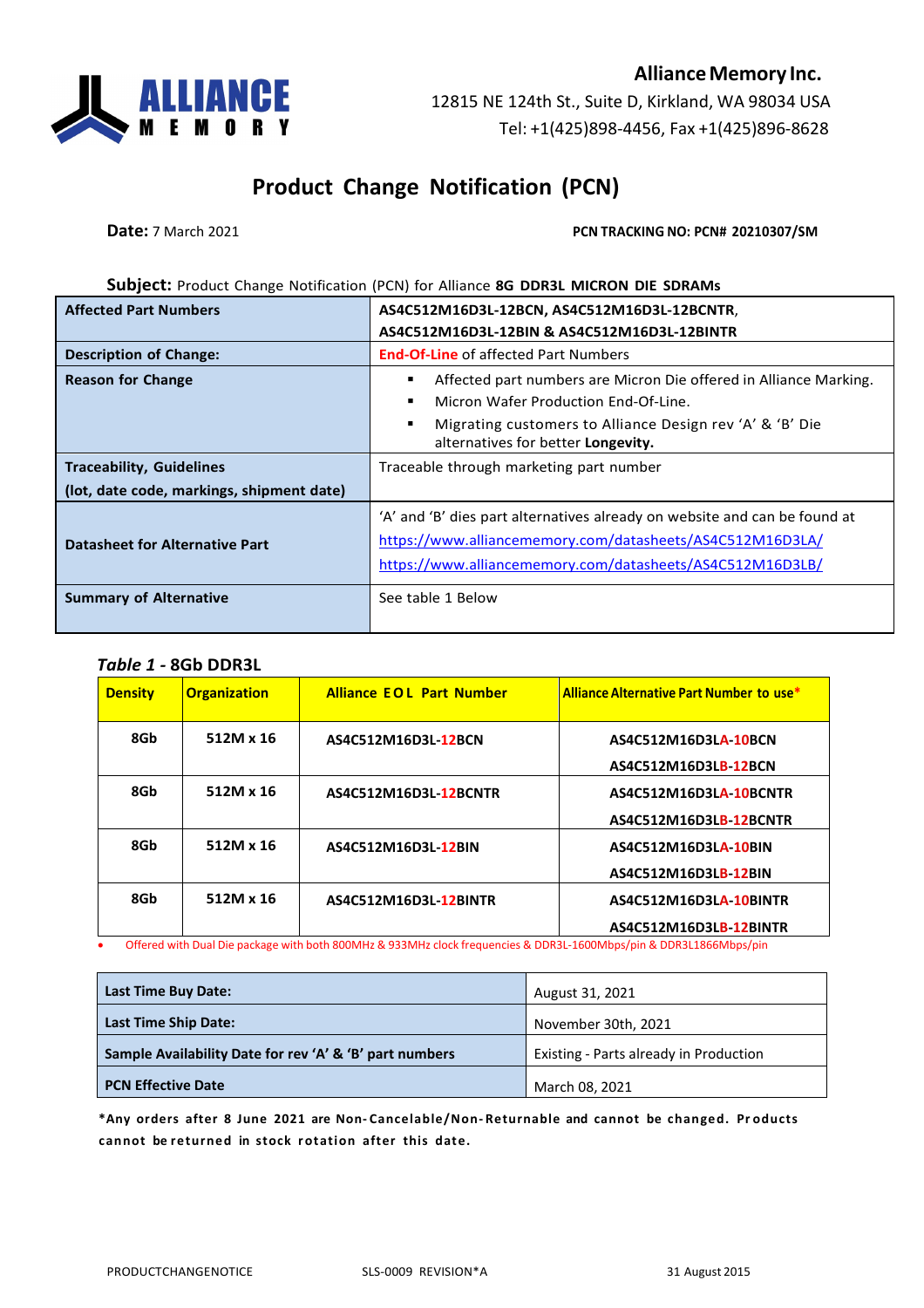

Dear Valued Customer:

This letter provides End–of–Life (EOL) notice of products for Alliance Memory 8Gb MICRON single DIE DDR3L SDRAMs 1.35V for 512Mx16 (96-ball FBGA) due to Micron end of Wafer production. Alternatives to these products will continue to be offered in the 'A' & 'B' dual die package (DDP) options already is in mass production.

The delivery deadline is **November 30th, 2021** with last time buy (LTB) deadline **on August 31, 2021**. Please note that the standard shipment dates will apply in general and extended delivery dates must be pre-arranged and accepted in writing by Alliance Memory Management.

Regarding the replacement, Alliance Memory can continue to provide 25nm technology product line-up (refer to *Table 1* above).

Samples are now available for customers to start verification procedures.

We provide product comparisons within the pages that follow this PCN#20210307/SM.

Please contact your local Alliance Memory representative if you have any questions regarding this information

Yours faithfully

David Bagby

President Alliance Memory Inc.



David Bagby President **Alliance Memory Inc.**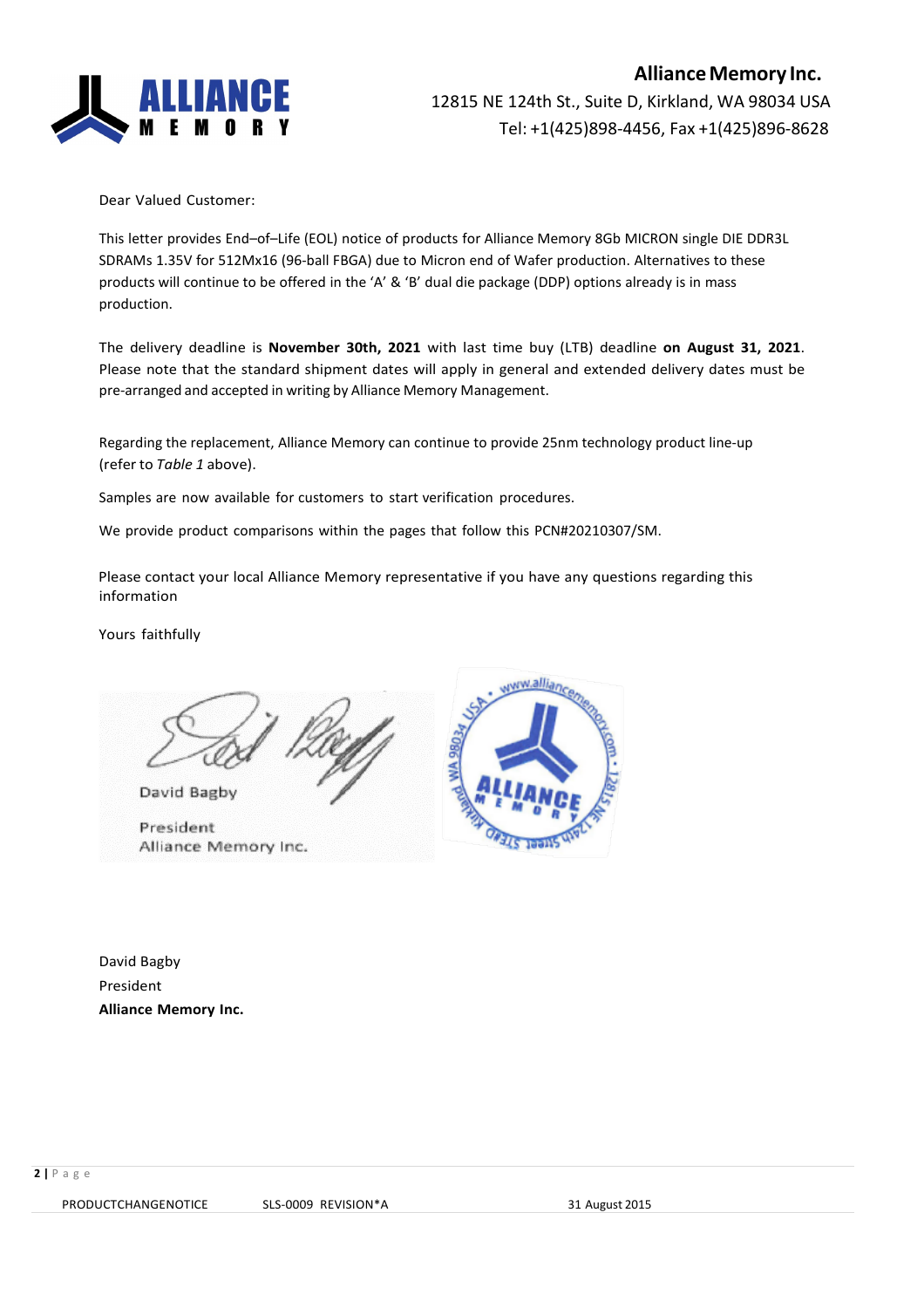### **AS4C512M16D3L-12BCN vs AS4C512M16D3LA-10BCN vs AS4C512M16D3LB-12BCN Comparison**

| Part Number & result<br>Parameter     | AS4C512M16D3L-12BCN                                 | AS4C512M16D3LA-10BCN                                | AS4C512M16D3LB-12BCN                                | <b>Comparison Result</b> |  |  |  |
|---------------------------------------|-----------------------------------------------------|-----------------------------------------------------|-----------------------------------------------------|--------------------------|--|--|--|
| <b>Product Description</b>            | <b>DDR3L SDRAM</b>                                  | <b>DDR3L SDRAM</b>                                  | <b>DDR3L SDRAM</b>                                  | Same                     |  |  |  |
| Die per Package                       | Single Die Package                                  | Dual Die Package                                    | Dual Die Package                                    |                          |  |  |  |
| <b>Density/Memory Size</b>            | 8Gb                                                 | 8Gb                                                 | 8Gb                                                 | Same                     |  |  |  |
| <b>Memory Organization</b>            | 64Meg x 16 x 8 banks                                | 64Meg x 16 x 8 banks                                | 64Meg x 16 x 8 banks                                | Same                     |  |  |  |
| Data Bus Width                        | 16 bits                                             | 16 bits                                             | 16 bits                                             | Same                     |  |  |  |
| <b>Row / Column Address</b>           | A[15:0] / A[9:0]                                    | A[15:0] / A[9:0]                                    | A[15:0] / A[9:0]                                    | Same                     |  |  |  |
| <b>Page Size</b>                      | 2KB                                                 | 2KB                                                 | 2KB                                                 | Same                     |  |  |  |
| <b>Operating Power Supply</b>         | VDD/Q=1.35V (1.283~1.45V)                           | VDD/Q=1.35V (1.283~1.45V)                           | VDD/Q=1.35V (1.283~1.45V)                           | Same                     |  |  |  |
| <b>DDR3 Backward</b><br>Compatibility | Yes (VDD/Q= 1.425V ~1.575V)                         | Yes (VDD/Q= 1.425V ~1.575V)                         | Yes (VDD/Q= 1.425V ~1.575V)                         | Same                     |  |  |  |
| <b>Operating Temperature</b>          | Commercial ( $0^{\circ}C \le TC \le +95^{\circ}C$ ) | Commercial ( $0^{\circ}C \le TC \le +95^{\circ}C$ ) | Commercial ( $0^{\circ}C \le TC \le +95^{\circ}C$ ) | Same                     |  |  |  |
| <b>Max. Clock Frequency</b>           | 800 MHz                                             | <b>933 MHz</b>                                      | 800 MHz                                             | Same                     |  |  |  |
| Max Data Rate (MT/s)                  | 1600 Mbps                                           | <b>1866 Mbps</b>                                    | 1600 Mbps                                           | Same                     |  |  |  |
| <b>CAS Latency</b>                    | 11                                                  | 13 for 933 MHz<br>11 for 800 MHz                    | 11                                                  | Comparable               |  |  |  |
| tRCD/tRP (ns)                         | 13.75                                               | 13.91 for 933 MHz<br>13.75 for 800 MHz              | 13.75/13.75/11                                      | Same                     |  |  |  |
| I/O Capacitance                       | CIO:2.2pF Max                                       | $ClO: 2.2pF$ Max                                    | $ClO: 2.2pF$ Max                                    | Same                     |  |  |  |
| <b>Pin to Pin Compatible</b>          | <b>Yes</b>                                          | <b>Yes</b>                                          | Yes                                                 | Same                     |  |  |  |
| <b>AC &amp; DC Characteristics</b>    | Same                                                | Same                                                | Same                                                | Meet JEDEC               |  |  |  |
| <b>Package Dimension</b>              | 96b FBGA (9 x 14 x 1.2mm)                           | 96b FBGA (9 x 13.5 x 1.2mm)                         | 96b FBGA (9 x 13.5 x 1.2mm)                         | <b>Different</b>         |  |  |  |
| <b>Package Ball Matrix</b>            | 12 x 6.4 x 0.8mm                                    | 12 x 6.4 x 0.8mm                                    | 12 x 6.4 x 0.8mm                                    | Same                     |  |  |  |
| Pb & Halogen Free                     | Yes                                                 | <b>Yes</b>                                          | Yes                                                 | Same                     |  |  |  |

**3 |** P a g e

PRODUCTCHANGENOTICE SLS-0009 REVISION\*A 31 August 2015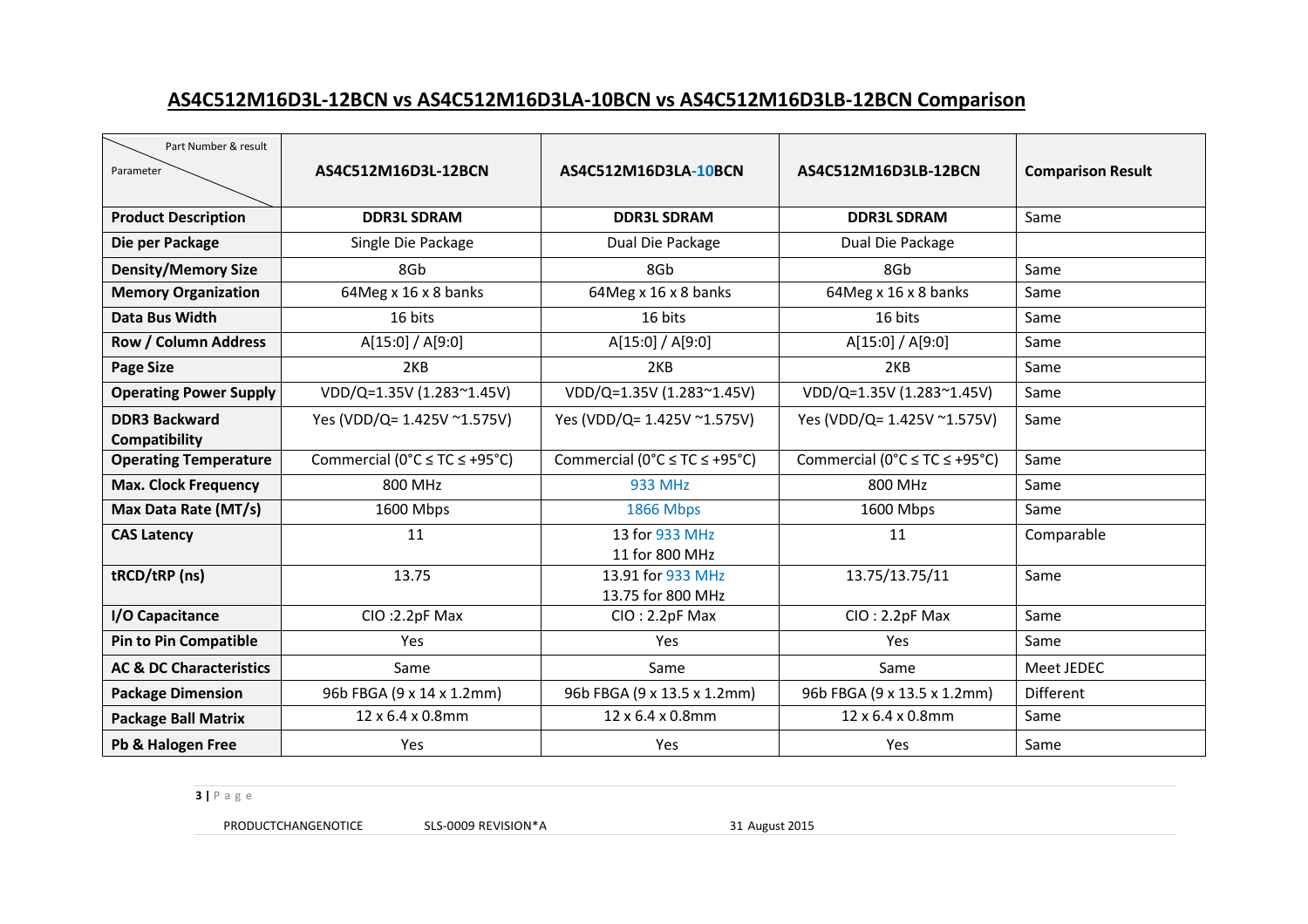# **AS4C512M16D3L-12BIN vs AS4C512M16D3LA-10BIN vs AS4C512M16D3LB-12BIN Comparison**

| Part Number & result               |                                           |                                 |                                 |                          |  |
|------------------------------------|-------------------------------------------|---------------------------------|---------------------------------|--------------------------|--|
| Parameter                          | AS4C512M16D3L-12BIN                       | AS4C512M16D3LA-10BIN            | AS4C512M16D3LB-12BIN            | <b>Comparison Result</b> |  |
|                                    |                                           |                                 |                                 |                          |  |
| <b>Product Description</b>         | <b>DDR3L SDRAM</b>                        | <b>DDR3L SDRAM</b>              | <b>DDR3L SDRAM</b>              | Same                     |  |
| Die per Package                    | Single Die Package                        | Dual Die Package                | Dual Die Package                |                          |  |
| <b>Density/Memory Size</b>         | 8Gb                                       | 8G <sub>b</sub>                 | 8G <sub>b</sub>                 | Same                     |  |
| <b>Memory Organization</b>         | 64Meg x 16 x 8 banks                      | 64Meg x 16 x 8 banks            | 64Meg x 16 x 8 banks            | Same                     |  |
| Data Bus Width                     | 16 bits                                   | 16 bits                         | 16 bits                         | Same                     |  |
| <b>Row / Column Address</b>        | A[15:0] / A[9:0]                          | A[15:0] / A[9:0]                | A[15:0] / A[9:0]                | Same                     |  |
| <b>Page Size</b>                   | 2KB                                       | 2KB                             | 2KB                             | Same                     |  |
| <b>Operating Power Supply</b>      | VDD/Q=1.35V (1.283~1.45V)                 | VDD/Q=1.35V (1.283~1.45V)       | VDD/Q=1.35V (1.283~1.45V)       | Same                     |  |
| <b>DDR3 Backward</b>               | Yes (VDD/Q= 1.425V ~1.575V)               | Yes (VDD/Q= 1.425V ~1.575V)     | Yes (VDD/Q= 1.425V ~1.575V)     | Same                     |  |
| Compatibility                      |                                           |                                 |                                 |                          |  |
| <b>Operating Temperature</b>       | Industrial (-40°C $\leq$ TC $\leq$ +95°C) | Industrial (-40°C ≤ TC ≤ +95°C) | Industrial (-40°C ≤ TC ≤ +95°C) | Same                     |  |
| <b>Max. Clock Frequency</b>        | 800 MHz                                   | <b>933 MHz</b>                  | 800 MHz                         | Same                     |  |
| Max Data Rate (MT/s)               | 1600 Mbps                                 | 1866 Mbps                       | 1600 Mbps                       | Same                     |  |
| <b>CAS Latency</b>                 | 11                                        | 13 for 933 MHz                  | 11                              | Comparable               |  |
|                                    |                                           | 11 for 800 MHz                  |                                 |                          |  |
| tRCD/tRP (ns)                      | 13.75                                     | 13.91 for 933 MHz               | 13.75/13.75/11                  | Same                     |  |
|                                    |                                           | 13.75 for 800 MHz               |                                 |                          |  |
| I/O Capacitance                    | CIO: 2.2pF Max                            | $ClO: 2.2pF$ Max                | $ClO: 2.2pF$ Max                | Same                     |  |
| <b>Pin to Pin Compatible</b>       | Yes                                       | Yes                             | Yes                             | Same                     |  |
| <b>AC &amp; DC Characteristics</b> | Same                                      | Same                            | Same                            | Meet JEDEC               |  |
| <b>Package Dimension</b>           | 96b FBGA (9 x 14 x 1.2mm)                 | 96b FBGA (9 x 13.5 x 1.2mm)     | 96b FBGA (9 x 13.5 x 1.2mm)     | Different                |  |
| <b>Package Ball Matrix</b>         | 12 x 6.4 x 0.8mm                          | 12 x 6.4 x 0.8mm                | 12 x 6.4 x 0.8mm                | Same                     |  |
| Pb & Halogen Free                  | Yes                                       | Yes                             | Yes                             | Same                     |  |

**4 |** P a g e

PRODUCTCHANGENOTICE SLS-0009 REVISION\*A 31 August 2015